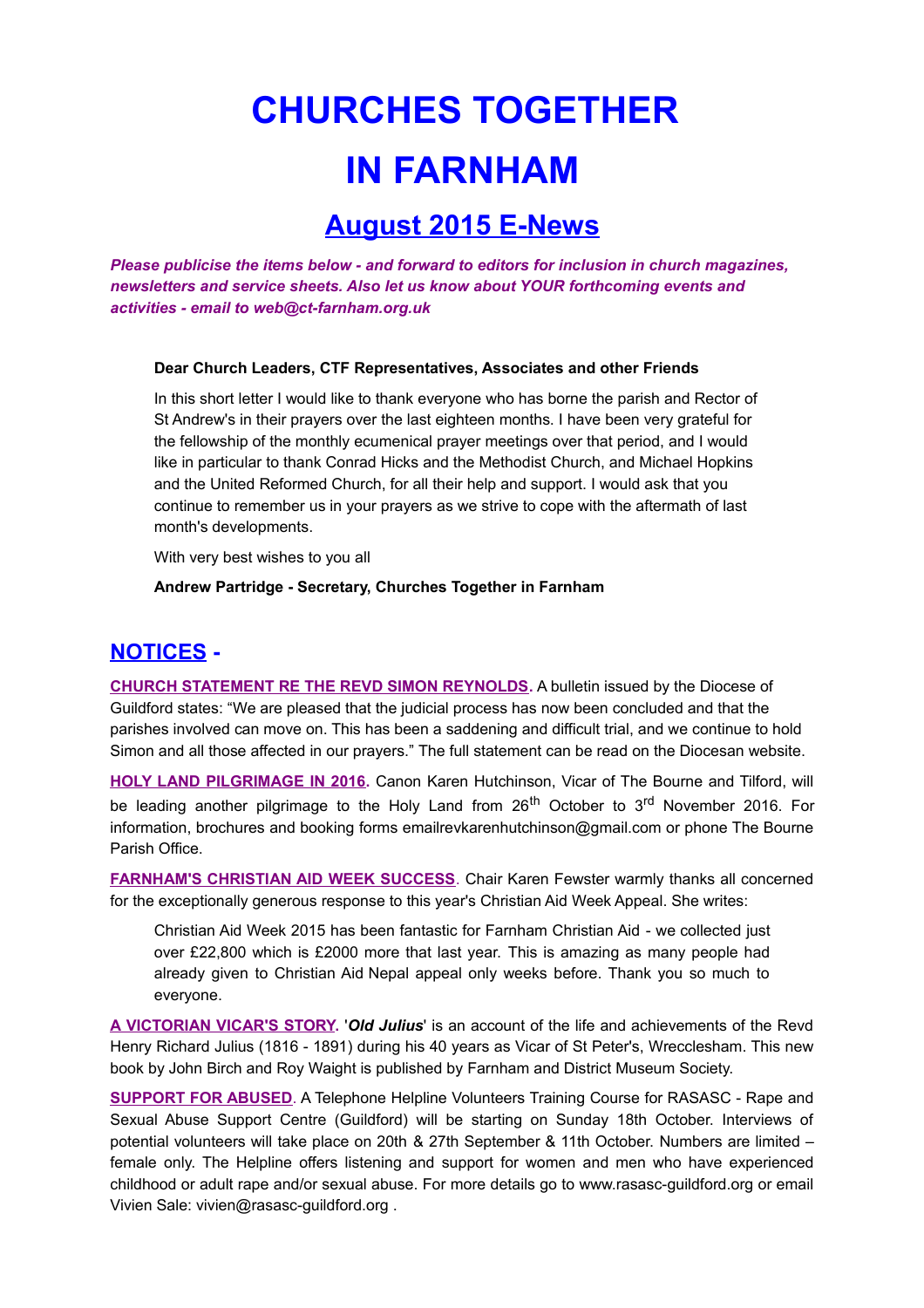**DIARY – Some special events in the next few weeks. Go to the CTF website www.churchestogether.org/farnham for more details of these and other church events, including posters to download for your noticeboard.**

**Monday 3rd August – 9.30am - St Mark's Church, Upper Hale – Time to be Mindful** *–* monthly free mindfulness sessions (on first Monday) - led by Suzette Jones, the Diocesan Health and Wellbeing Advisor.

**Tuesday 11th August - 1.10 - 1.45 pm, St Andrew's Church, Farnham - Music while you Munch.**  Organ recital in the lunch hour; soup and rolls available or bring your own lunch. Entrance free; retiring collection.

**Tuesday – 18th August - 11am – St Joan's Centre, Tilford Road, Farnham – CTF monthly Prayer Meeting**. Reflective readings, prayers and intercessions. Refreshments on arrival. All welcome – just come along!

**Thursday 20th August - 3pm - Farnham Methodist Church - Farnham ASSIST'S Silver Service** for older people - followed by home-made tea and cake.

**Thursday 3rd September – Winchester University – 10am to 4pm** *–* **SEEFF (South East England Faith Forum) Day Conference on Faith and Education.** Keynote speaker Alan Brine (former RE lead OFSTED). Multi-faith panel and workshops. Contact elizabeth.jenkerson@btopenworld.com.

**Monday 7th September – 9.30am - St Mark's Church, Upper Hale – Time to be Mindful** *–* monthly free mindfulness sessions (on first Monday) - led by Suzette Jones, the Diocesan Health and Wellbeing Advisor.

**Tuesday 8th September – 7 for 7.30pm St Thomas-on-The Bourne Centenary Room – Demonstration of Flower Arranging by Fred Wilkinson** – Director of Constance Spry & decorator for Royalty and Embassies world-wide. Cake stall and raffle. Tickets £10 (from Parish Office or St Thomas flower ladies) include tea or coffee on arrival.

**Thursday 10th to Sunday 13th September – Farnham Heritage Weekend.** Extensive programme of free open days, visits, tours and walks to view historic buildings. Included (among many more) are Farnham United Reformed Church, St Andrew's Church, St Thomas-on-The Bourne Church and Waverley Abbey House. Brochure and full details available on line.

**Saturday 12th September – Ride and Stride for a Churches.** Visit as many churches as you can to raise sponsorship money for the church of your choice and the Surrey Churches Preservation Trust. Full details on Surrey Ride and Stride website - pick up a sponsor form from church.

**Saturday 12th September - 12noon to 4pm - Farnham Parish Church** – **St Andrew's Parish Fayre**. Many attractions, stalls, music, and the opportunity for your teddy to parachute from the church tower.

**Sunday 20th September – 2.45pm for 3pm start - Abbots Wood Car Park, Alice Holt – St Peter's Church Fund-Raising Challenge.** Walk, toddle, scoot, cycle, run, skip or jog around the forest for an hour. Picnic tea afterwards. This is in aid of St Peter's, Wrecclesham, Restoration and Development Project. Pick up a sponsor form in church or go to parish website for more details.

**Thursday 24th September - 8pm, St Andrew's church - Lecture on Faith and Science.** The first of two lectures by Andrew Partridge (Lay Minister at St Andrew's and former physics tutor at Farnborough Sixth-Form College) on the relationship between faith and science. The first will be based on Genesis Chapter 1 - Creation; the second on Genesis Chapters 2 and 3 - Adam and Eve.

**Saturday 3rd October – 7.30pm - St Peter's & St Paul's Church, Godalming – The Boyan Ensemble of Kiev in a programme of sacred chants and songs of the Ukraine.** Well known in the Farnham area from previous tours, this is the opportunity to hear the ensemble perform this year.